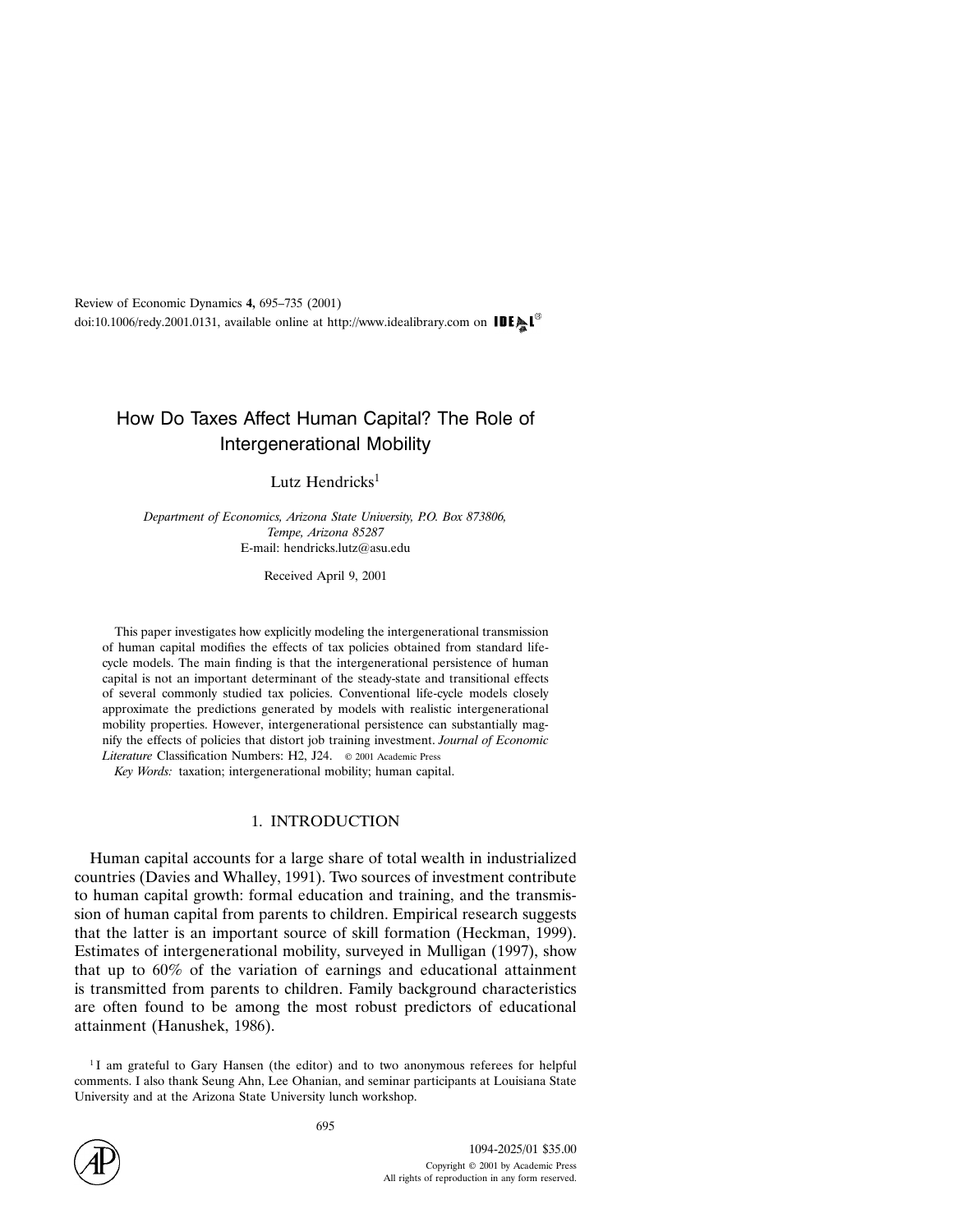Still, as pointed out by Heckman (1999), existing research has focused mainly on formal education and training,while the intergenerational transmission of human capital has received far less attention. In fact, standard life-cycle models typically abstract from intergenerational persistence by treating the human capital endowments of young adults as exogenous.2 It is therefore unclear whether the answers to macroeconomic questions, such as the effects of tax policies on human capital formation, are sensitive to this abstraction.

This paper investigates how explicitly modeling the intergenerational transmission of human capital modifies the results obtained from standard life-cycle models. I develop a dynamic general equilibrium model of human capital formation that combines the features of a conventional life-cycle model with a theory of the intergenerational transmission of education and ability along the lines of Becker and Tomes (1986; hereafter BT). The model is parameterized to account for selected data characterizing the intergenerational persistence of education and earnings in the Panel Study of Income Dynamics. Numerical simulations are used to investigate the effects of several tax experiments commonly studied in the literature. The predictions of the baseline model are compared with a version of the model that abstracts from intergenerational persistence, in which case it reduces to a conventional life-cycle model.

The analysis identifies two conditions under which models with different degrees of intergenerational persistence yield similar outcomes: either the tax experiment under study does not strongly distort postschooling human capital investment, or the intergenerational transfer of human capital takes place early in life. If either condition holds, then the steady-state tax elasticities of aggregate output and human and physical capital,as well as measures of earnings inequality, are nearly invariant over a wide range of intergenerational persistence. This finding continues to hold if parents are altruistically linked to their children. A similar result is found for the transitional dynamics following an unannounced, permanent tax change: A conventional life-cycle model yields trajectories of major aggregates that are similar to those obtained from a model with realistic persistence. However, for policies that strongly distort postschooling human capital investment, a conventional life-cycle model yields substantially different outcomes if the transfer of human capital occurs relatively late in life. Examples of such policies include job training subsidies or income taxes when job training investments are nondeductible.

<sup>&</sup>lt;sup>2</sup>Prominent examples include Davies and Whalley (1991) and Heckman, Lochner, and Taber (1998). A related literature studies tax policies in the context of infinite horizon models, in which intergenerational issues do not explicitly arise; see, for example, Lucas (1990) and Trostel (1993).